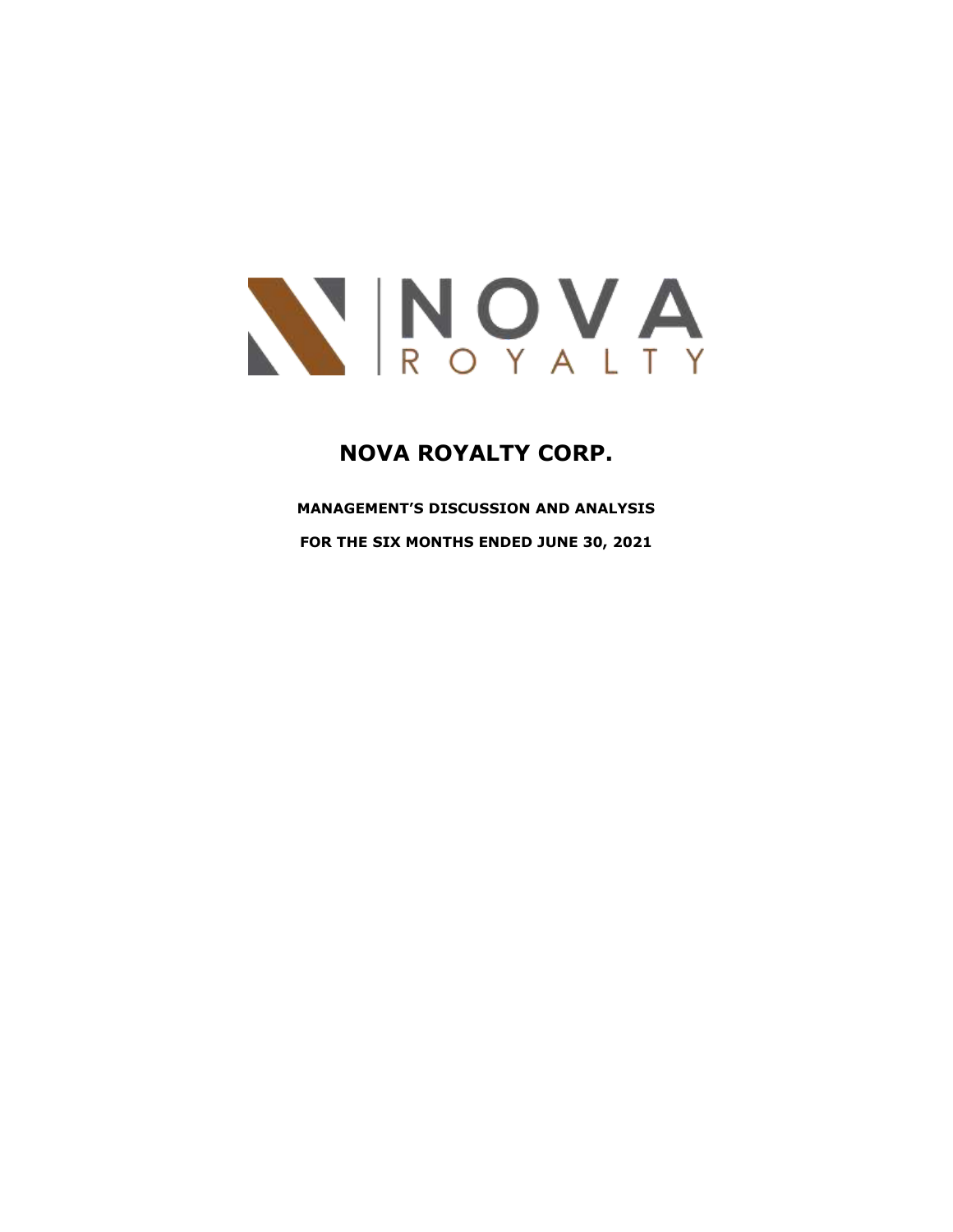## **GENERAL**

This management's discussion and analysis ("MD&A") for Nova Royalty Corp. (the "Company" or "Nova") is intended to help the reader understand the significant factors that have affected Nova's performance and such factors that may affect its future performance. This MD&A, which has been prepared as of August 27, 2021, should be read in conjunction with the Company's condensed interim financial statements for the six months ended June 30, 2021 and the related notes contained therewith. The Company reports its financial position, financial performance and cash flows in accordance with International Financial Reporting Standards ("IFRS") as issued by the International Accounting Standards Board ("IASB"). All dollar amounts included in the following MD&A are in Canadian dollars ("CAD") except where otherwise noted.

Additional information relevant to the Company's activities can be found on SEDAR at [www.sedar.com](http://www.sedar.com/) and on the Company's website at [www.NovaRoyalty.com](http://www.novaroyalty.com/)

## **COMPANY OVERVIEW**

Nova is a royalty and streaming company that is focused on acquiring copper and nickel metal purchase agreements, Net Smelter Return Royalties ("NSRs"), Gross Value Return Royalties ("GVRs"), Net Proceeds Royalties ("NPRs"), Net Profit Interests ("NPIs"), Gross Proceeds Royalties ("GPRs"), Gross Overriding Return Royalties ("GORs"), and nonoperating interests in mining projects that provide the right to the holder of a percentage of the gross revenue from metals produced from the project or a percentage of the gross revenue from metals produced from the project after deducting specified costs, if any, respectively. The Company's common shares are listed on the TSX Venture Exchange ("TSX-V") under the symbol "NOVR" and the OTCQB Venture Market ("OTCQB") under the symbol "NOVRF". The head office and principal address is 501 - 543 Granville Street, Vancouver, British Columbia, Canada. Nova's focus on nickel and copper provides exposure to the generational shift from fossil fuels to clean energy and the broader electrification thesis.

In December 2019, a novel strain of coronavirus ("COVID-19") surfaced. Since March 2020, several measures have been implemented in Canada, Argentina, United States, and Chile, jurisdictions where the Company holds royalties and streams, in response to the increased impact from COVID-19. These measures, which include the implementation of travel bans, self-imposed quarantine periods, social distancing, and in some cases mine closures or suspensions, have caused material disruption to business globally. Global financial markets have experienced significant volatility. Governments and central banks have reacted with monetary and fiscal interventions designed to stabilize economic conditions. Uncertainties includes the duration, severity and scope of the outbreak and the measures taken by governments and businesses to contain the pandemic. While the impact of COVID-19 is expected to be temporary, the current circumstances are dynamic and the impact of COVID-19 on our business operations cannot be reasonably estimated at this time. The duration and impact on future production for our partner operators at their respective mining operations.

## **COMPANY HIGHLIGHTS**

During the three months ended June 30, 2021 and subsequently, the Company:

- increased the number of royalties held by the Company to 20 through the following transactions:
	- $\circ$  acquired a 1.0% NPR on the West Wall copper-gold-molybdenum project in Chile; and
	- o acquired a 1.0% NSR on the Aranzazu copper-gold-silver mine in Mexico;
- from inception to the date of this MD&A, the Company had distributed 1,680,000 common shares under the ATM Program (as defined below) at an average price of \$3.59 per share for gross proceeds of \$6,032,645, with aggregate commissions paid or payable to the agents of \$150,816, resulting in aggregate net proceeds of \$5,881,829; and
- appointed Mr. Luke Leslie as a Director of the Company, and Mr. Douglas B. Silver as Strategic Advisor to the Company.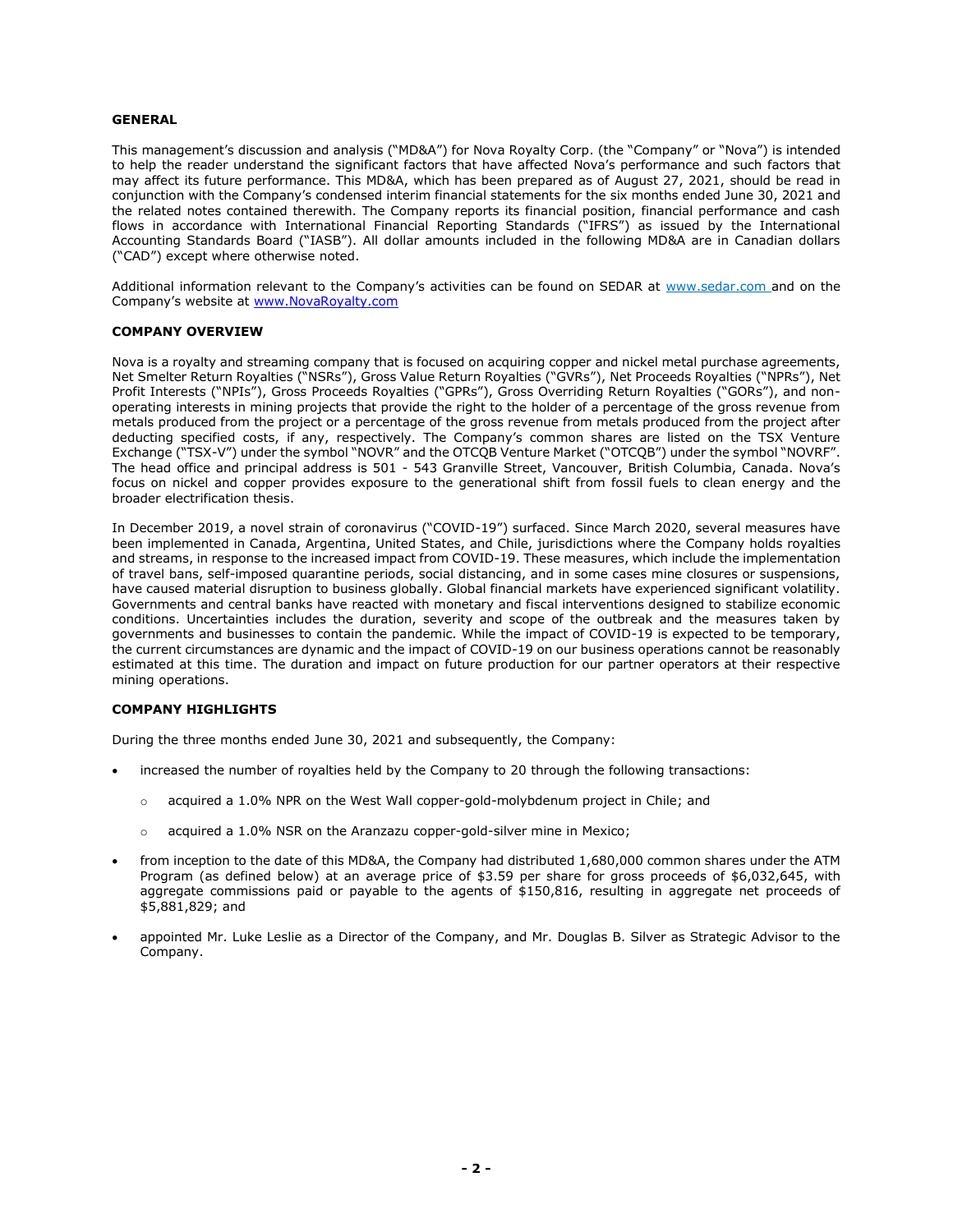# **SUMMARY OF ROYALTY INTERESTS**

Since incorporation in June 2018 to the date of this MD&A, the Company has acquired the following producing and development-stage royalty assets:

| <b>Property</b>    | <b>Asset Owner(s)</b> <sup>(1)</sup>    | Location  | <b>Metals</b> | <b>Type</b> | Terms $(2)$ |
|--------------------|-----------------------------------------|-----------|---------------|-------------|-------------|
| Taca Taca          | First Quantum                           | Argentina | Cu-Au-Mo      | <b>NSR</b>  | 0.42%       |
| NuevaUnión         | Newmont (50%)/Teck Resources (50%)      | Chile     | Cu-Au         | <b>NSR</b>  | 2.0% Cu     |
| West Wall          | Anglo American (50%)/Glencore PLC (50%) | Chile     | Cu-Au-Mo      | <b>NPR</b>  | 1.0%        |
| Aranzazu           | Aura Minerals Inc.                      | Mexico    | Cu-Au-Ag      | <b>NSR</b>  | 1.0%        |
| Dumont             | Waterton Global Resources Investments   | Canada    | Ni-Co         | <b>NSR</b>  | $2.0\%$     |
| Vizcachitas        | Los Andes Copper                        | Chile     | Cu-Mo         | <b>NSR</b>  | 0.98%       |
| <b>Twin Metals</b> | Antofagasta PLC                         | USA       | Cu-Ni-PGM     | <b>NSR</b>  | 2.4% Cu-Ni  |

 $(1)$  100% ownership, unless otherwise stated

(2) NSR/NPR applicable on all metals, unless otherwise stated

## **Taca Taca Project**

Nova owns a 0.42% NSR on the Taca Taca copper-gold-molybdenum project, owned by First Quantum Minerals Ltd. ("First Quantum"; TSX: FM). This NSR is a part of a broader, existing 1.50% NSR on Taca Taca, where the remaining 1.08% is held by Franco-Nevada Corporation. Taca Taca is a porphyry copper-gold-molybdenum project located in northwestern Argentina in the Puna (Altiplano) region of Salta Province, approximately 55 kilometers east of the Chilean border and 90 kilometers east of Escondida, the world's largest copper mine. The project is located 10 kilometers from the railway line that connects Salta with Antofagasta PLC ("Antofagasta"; LSE: ANTO) with previous studies showing available local power and water sources for the operation of the project.

On November 30, 2020, First Quantum published a new NI 43-101 Technical Report on Taca Taca, which was subsequently updated in March 2021 to include additional financial disclosure. The report documented an updated Mineral Resource model and a maiden Mineral Reserve estimate of 7.7 million tonnes of contained copper, derived from an open pit mine design and plan which contemplates processing throughput of up to 60 million tonnes per annum through a conventional flotation circuit with a mine life of approximately 32 years. The recovered copper reaches a peak of approximately 275,000 tonnes per annum within the first ten years of operations. The primary Environmental and Social Impact Assessment for the project, which covers the principal proposed project sites, was submitted to the Secretariat of Mining of Salta Province in 2019.

As of June 30, 2021, First Quantum reported proven & probable mineral reserves at Taca Taca of 1,758.5 million tonnes at 0.44% Copper, 0.09 g/t gold, and 0.012% molybdenum $^{\text{1}}$ .

## **NuevaUnión Project**

Nova owns a 2.0% NSR on the NuevaUnión project in Chile, which is a 50-50 joint venture between Teck Resources Limited ("Teck"; TSX: TECK.A and TECK.B) and Newmont Corporation ("Newmont"; NYSE: NEM). The NSR is on a portion of the project that relates to copper revenues from the Cantarito Claim within the La Fortuna deposit. Teck previously guided to a completion of a Feasibility Study in Q1 2020. The joint venture is currently engaged in review of study results and assessment of optimization opportunities, which is expected to continue in 2021.

As of June 30, 2021, Teck last reported proven & probable reserves at the La Fortuna deposit of 682.2 million tonnes at 0.51% copper and 0.47 g/t gold.

# **West Wall Project**

In June 2021, Nova acquired a 1.0% NPR on the West Wall copper-gold-molybdenum project, owned by a 50-50 joint venture between Anglo American PLC ("Anglo American"; LSE: AAL) and Glencore PLC ("Glencore"; LSE: GLEN). Cash consideration of US\$4,200,000 was paid on closing of the acquisition on June 18, 2021.

Under the terms of the West Wall acquisition, Sociedad Minera Auromín Limitada ("Auromín") assigned the Company all of the rights granted to Auromín (the "Participation"), as defined in a Participation Agreement between Auromín and a subsidiary of Anglo American, concerning West Wall and any other mining tenements established as designated areas in the surrounding region ("Participation Agreement").

<sup>1</sup> *Source: First Quantum Amended and Restated Technical Report NI 43-101 dated March 30, 2021.*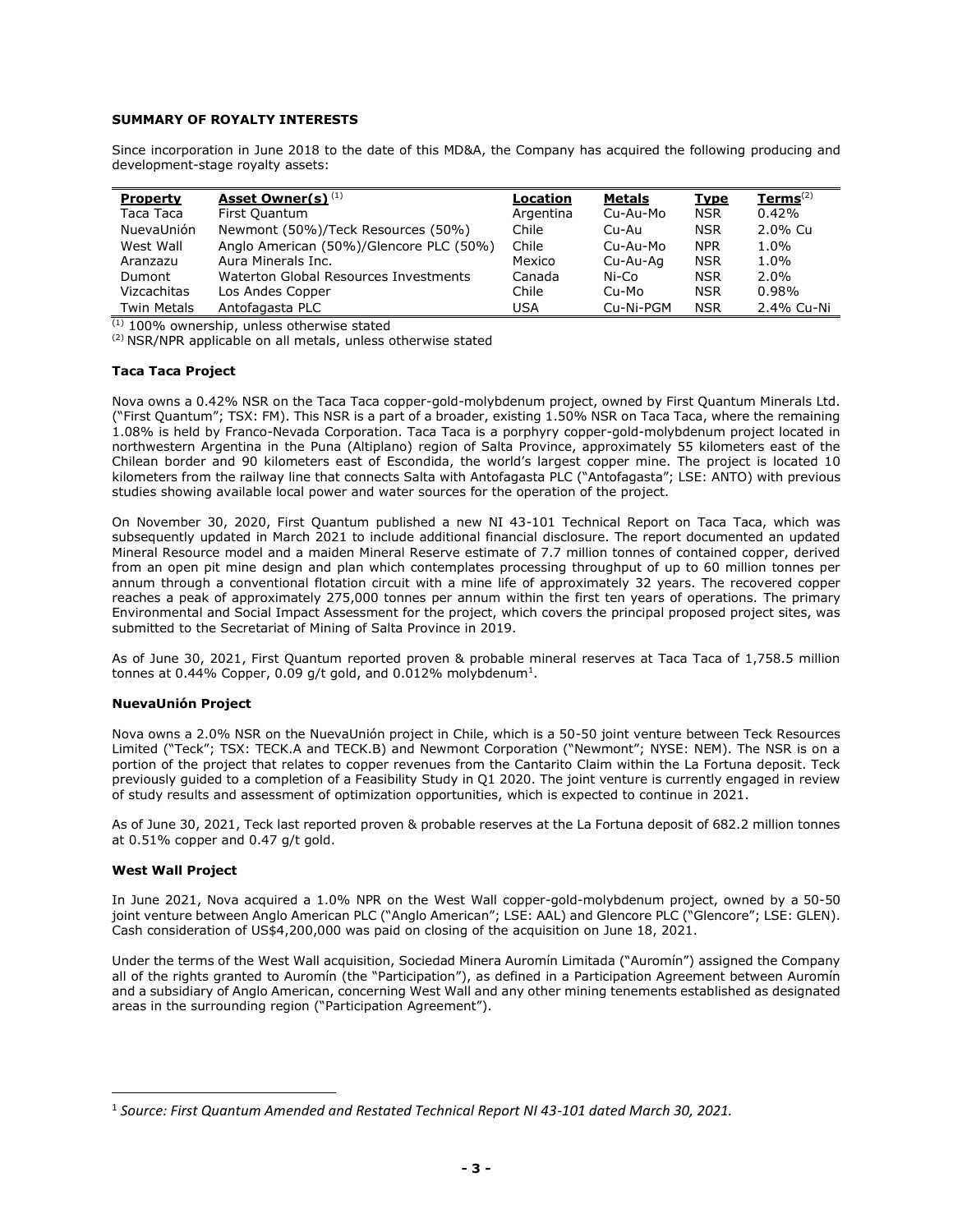The Participation Agreement provides that, upon the fulfillment of certain conditions, including Anglo American making a production decision at West Wall, a sociedad contractual minera ("SCM") will be incorporated, and into which the mining tenements corresponding to the project will be transferred. The owner of the Participation will be issued shares in the SCM, which will give such owner an 8.0% interest in the SCM. Subsequently, if one or more mines are brought into production for West Wall or another designated area, Anglo American will repurchase from the owner of the Participation the shares in the SCM that correspond to a 7.0% interest in the SCM for a predetermined price, leaving the owner of the Participation with a 1.0% interest in the SCM, which entitles the owner to a 1.0% net proceeds of production royalty from West Wall. A SCM will be similarly established for any other designated area within the scope of the Participation Agreement, giving the owner of the Participation the same rights as stated above with respect to such designated areas.

All payments resulting from the repurchase by Anglo American of the 7.0% interest in the SCM will be reimbursed in full to Auromín. The Company will retain sole ownership of 1.0% of the shares in the SCM, which entitle the owner of such shares to the 1.0% net proceeds of production royalty from the project or such other designated area, as the case may be, which will not be subject to repurchase by Anglo American.

As of June 30, 2021, Anglo American and Glencore last reported indicated resources at West Wall of 861 million tonnes at 0.51% copper, 0.009% molybdenum and 0.05 g/t gold and inferred resources at West Wall of 1,072 million tonnes at 0.42% copper, 0.006% molybdenum and 0.05 g/t gold<sup>2</sup>.

# **Aranzazu Mine**

In August 2021, Nova acquired a 1.0% NSR on the Aranzazu copper-gold-silver mine (the "Aranzazu Royalty") owned by Aura Minerals Inc. ("Aura"; TSX: ORA). Consideration of US\$8,000,000 cash and US\$1,000,000 in common shares of the Company was paid on upon closing of the acquisition.

Aranzazu is a copper-gold-silver deposit located within the Municipality of Concepcion del Oro in the State of Zacatecas, Mexico, approximately 250 kilometers to the southwest of the city of Zacatecas. The current mine at Aranzazu has been in operation since 1962, with documented evidence of mining in the area dating back nearly 500 years. Aura is the sole owner and operator of Aranzazu, having assumed ownership in 2010. In 2014, Aura closed the mine to re-engineer and re-develop various aspects of the operation. The mine reopened in 2018 and attained commercial production in December 2018, since which time Aura has continually improved the efficiency of the operation. The Aranzazu operation comprises an underground mine using long hole open stoping and an on-site plant, which produces copper concentrate with gold and silver by-product via conventional flotation processing.

Aura recently achieved a throughput expansion at Aranzazu, increasing capacity by approximately 30% to 100,000 tons per month. Operations at Aranzazu achieved this expanded capacity in Q2 2021. Aura disclosed that Aranzazu produced 9.5 Mlbs CuEq at cash costs of US\$1.90/lb CuEq during Q2 2021 and 11.7 Mlbs CuEq at cash costs of US\$1.46/lb CuEq during Q1 2021. Aura further disclosed the production guidance range for Aranzazu for the second half of 2021 is being between as 22.8 and 27.5 Mlbs CuEq.<sup>3</sup>

Nova is entitled to 1.0% of the net smelter returns on all products sold at Aranzazu, less certain allowable deductions, provided that the monthly average price per pound of copper, as quoted by the London Metals Exchange, equals or exceeds US\$2.00/lb. Aranzazu currently receives revenue from the sale of copper concentrate, including payment for gold and silver by-products, all of which is subject to the Aranzazu Royalty.

Nova is entitled to 100% of the payments from the Aranzazu Royalty corresponding to the net smelter returns generated at Aranzazu following June 30, 2021. Nova expects to receive Aranzazu Royalty payments on a semiannual basis in accordance with the terms of the Aranzazu Royalty. The seller of the Aranzazu Royalty is entitled to economic benefits on Aranzazu Royalty payments that accrue from July 1, 2021 up to the closing date of the Aranzazu acquisition. Nova fulfilled this obligation by paying approximately US\$200,000 in cash in addition to the US\$9.0 million purchase price for the Aranzazu Royalty on the closing date of the Aranzazu acquisition.

<sup>2</sup> *Source: Anglo American Ore Reserves and Mineral Resources Report 2020 and Glencore Reserves & Resource statement as at December 31, 2020.*

<sup>3</sup> *Source: Aura Q2 2021 Results Release and Guidance 2021 Update and Management's Discussion and Analysis for the three and six months ended June 30, 2021. Copper Equivalent production was calculated based on gold equivalent ounce guidance, gold equivalent ounce production for the six months ended June 30, 2021, and commodity price assumptions used in gold equivalent ounce calculations disclosed by Aura.*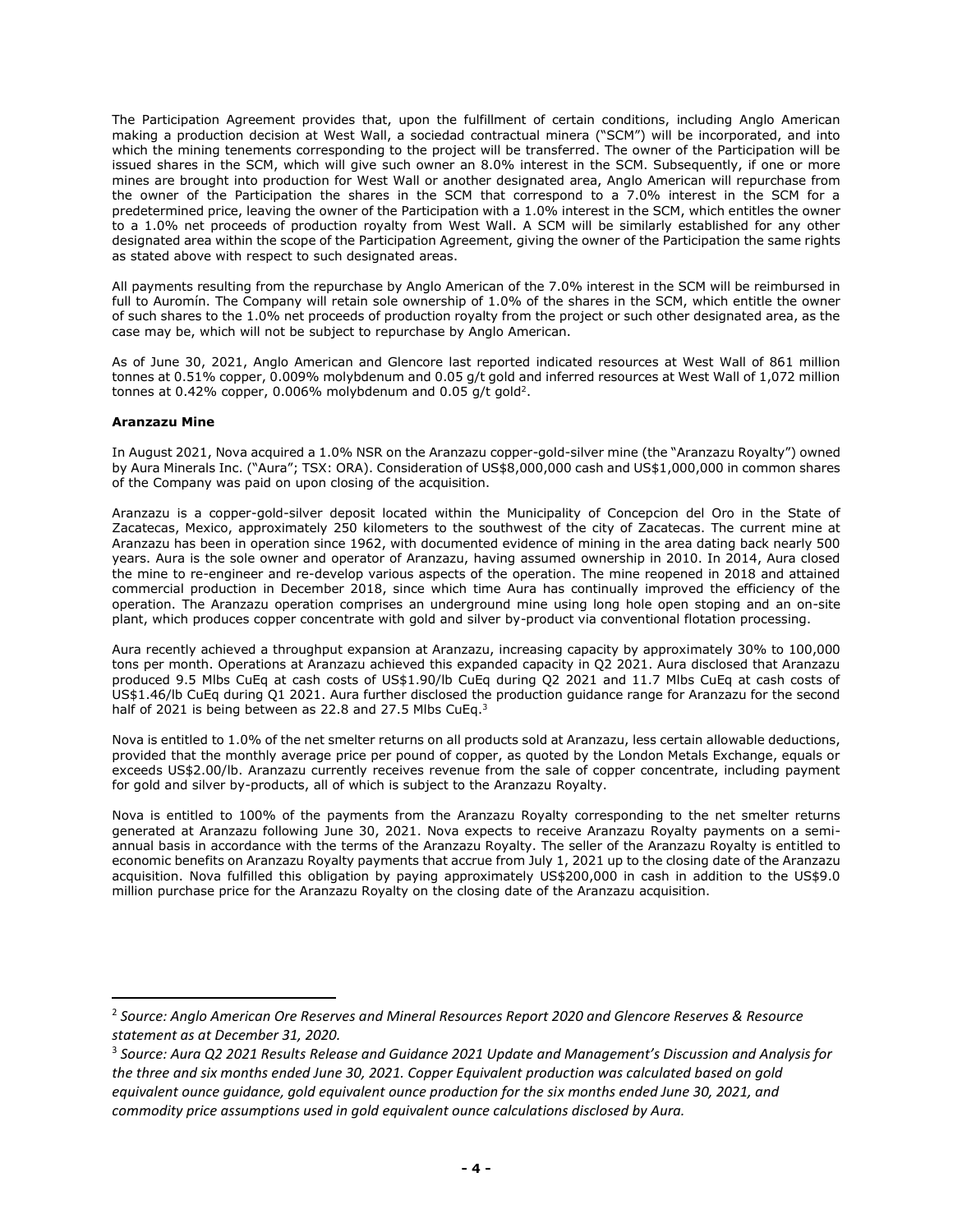# **Dumont Project**

Nova owns a 2.0% NSR on the Dumont nickel-cobalt project located in Quebec. The NSR is on a portion of the deposit, representing approximately 21% of the measured & indicated resources as of July 11, 2019. Dumont is wholly owned by Waterton Global Resource Investments, which on July 28, 2020, completed the buyout of the 28% interest of Karora Resources Inc. ("Karora"), for total consideration of up to \$48 million. In July 2019, Karora published proven and probable reserves of 1.028 billion tonnes grading 0.27% nickel and 107 ppm cobalt, measured resources of 372 million tonnes grading 0.28% nickel and 112 ppm cobalt and indicated resources of 1.293 billion tonnes grading  $0.26\%$  nickel and 106 ppm cobalt<sup>4</sup>.

# **Vizcachitas Project**

Nova owns a 0.98% NSR on the San Jose 1/3000 claim which represents approximately 50% of the project within the Vizcachitas copper-molybdenum porphyry project in Central Chile. Vizcachitas is 100% owned by Los Andes Copper (TSX-V: LA). In June 2019, Los Andes Copper completed a Preliminary Economic Assessment outlining a 45 year open-pit mine life at a throughput of 110,000 tonnes per day. The project is currently undergoing a permitting process for an expanded drilling program, the results of which will be used to complete a Pre-Feasibility Study, targeted by Los Andes for Q1 2022. The project is located in an area with developed infrastructure and is within 100 kilometers of three major operating mines, Los Pelambres owned by Antofagasta, Andina, owned by Codelco and Los Bronces, owned by Anglo American (LSE: AAL).

As of June 30, 2021, Los Andes last reported measured & indicated mineral resources at Vizcachitas of 1,284 million tonnes at 0.40% copper and 0.014% molybdenum<sup>5</sup>.

# **Twin Metals Project**

Nova owns a 2.4% NSR<sup>6</sup> on a portion of the Twin Metals copper-nickel-platinum group metals project, owned by Antofagasta PLC through its subsidiary, Twin Metals Minnesota ("TMM").

On June 30, 2020, TMM announced that it has received the U.S. Bureau of Land Management ("US BLM") Notice of Intent to scope and prepare an Environmental Impact Statement ("EIS") for its proposed copper-nickel-cobaltplatinum group metals mine in northeast Minnesota.

The US BLM Notice of Intent formally initiates the scoping and environmental review process at the federal level under the National Environmental Policy Act, which will allow for a thorough analysis of the potential impacts and benefits of Twin Metals' proposed project. Multiple federal agencies and tribal governments will be engaged in the process, and the public will have several opportunities to participate through comment periods. A parallel environmental review process will be led by the Minnesota Department of Natural Resources.

In December 2019, TMM presented its Mine Plan of Operations ("MPO"), a prerequisite for permitting applications, to the US BLM and a Scoping Environmental Assessment Worksheet Data Submittal was also issued to the Minnesota Department of Natural Resources. The proposed underground mine plan set out a 25-year mine life with an approximate total tonnage of 180 million tonnes of mined and processed ore. These submissions start a multi-year scoping and environmental review process that will thoroughly evaluate the proposed project. The review process will include additional baseline data collection, impact analyses, and multiple opportunities for public input.

As of June 30, 2021, Antofagasta last reported measured and indicated resources at the TMM Project of 1,293 million tonnes at 0.57% copper and 0.18% nickel.<sup>7</sup>

<sup>4</sup> *Source: Dumont Feasibility Study Technical Report NI 43-101 dated July 11, 2019.*

<sup>5</sup> *Source: Los Andes Copper Technical Report NI 43-101 dated June 13, 2019.*

<sup>6</sup> *The total royalty payable is ½ of the U.S. Government royalty, which was most recently quoted at 4.8%. The U.S. government royalty is subject to change, which would change the royalty payable to Nova. The royalty currently payable to Nova is calculated in the following formula: 4.8% \* ½ \* 1/3 \* ore mined \* grade mined \* applicable prices of copper and nickel. The royalty is calculated on the basis of contained metal in ore by multiplying ore mined by the grade of the material – and does not subtract the usual deductions due to recoveries, payabilities, TC/RCs, and other applicable operating costs. The 1/3 multiplier in the royalty calculation formula is the mechanism by which those usual costs are captured.* 

*<sup>7</sup> Source: Antofagasta PLC 2020 Annual Report.*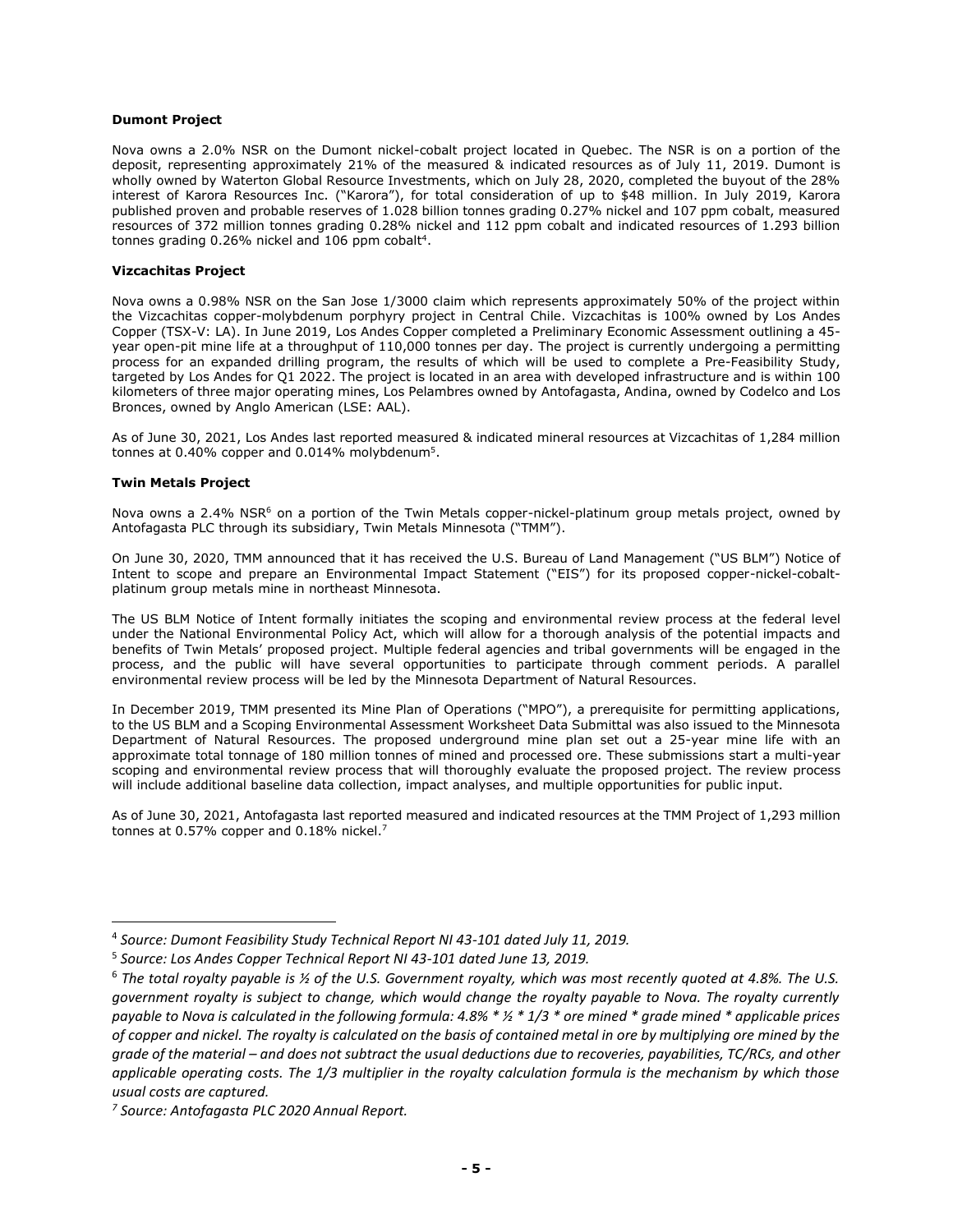# **Exploration-Stage Royalties**

Nova owns exploration-stage royalties in multiple mineral camps in Canada, principally in Ontario and British Columbia. The Company will disclose additional information pertaining to the royalties as they show an increase in materiality to the Company's total value. Their listing appears below.

| <b>Property</b>                | <b>Asset Owner(s)</b>              | Location | Metals <sup>(1)</sup> | NSR %   |
|--------------------------------|------------------------------------|----------|-----------------------|---------|
| Janice Lake <sup>(2)</sup>     | Rio Tinto/Forum Energy JV (100%)   | Canada   | Cu-Aq                 | 1.0%    |
| Wollaston <sup>(2)</sup>       | Transition Metals Corp. (100%)     | Canada   | Cu-Aa                 | 1.0%    |
| Dundonald                      | Class 1 Nickel (100%)              | Canada   | Ni                    | 1.25%   |
| <b>Bancroft</b>                | Transition Metals Corp. (100%)     | Canada   | Ni-Cu-PGM             | 1.0%    |
| Maude Lake                     | Transition Metals Corp. (100%)     | Canada   | Ni-Cu-PGM             | 1.0%    |
| Saturday Night                 | Transition Metals Corp. (100%)     | Canada   | Ni-Cu-PGM             | 1.0%    |
| Copper King                    | Pacific Empire Minerals (100%)     | Canada   | Cu-Au                 | 1.0%    |
| Nub East                       | Pacific Empire Minerals (100%)     | Canada   | Cu-Au                 | 1.0%    |
| NWT                            | Pacific Empire Minerals (100%)     | Canada   | Cu-Au                 | 1.0%    |
| Pinnacle                       | Pacific Empire Minerals (100%)     | Canada   | Cu-Au                 | $1.0\%$ |
| Homathko                       | Transition Metals Corp. (100%)     | Canada   | Au                    | 1.0%    |
| Elephant Head $(3)$            | Canadian Gold Miner (100%)         | Canada   | Au                    | 1.0%    |
| West Matachewan <sup>(3)</sup> | Laurion/Canadian Gold Miner (100%) | Canada   | Au                    | 1.0%    |

 $(1)$  NSR applicable on all metals, unless otherwise stated

(2) Part of the Wollaston Copper Belt Exploration Royalties

(3) NSR subject to a buyback of 0.5% for \$750,000

# **CORPORATE UPDATES**

During the three months ended June 30, 2021, Mr. Luke Leslie was appointed as a Director of the Company and Mr. Douglas B. Silver was appointed as Strategic Advisor to the Company.

# **FINANCIAL CONDITION, LIQUIDITY, AND CAPITAL RESOURCES**

The Company considers items included in shareholders' equity as capital. The Company's objective when managing capital is to safeguard the Company's ability to continue as a going concern, so that it can continue to provide returns for shareholders and benefits for other stakeholders.

As at June 30, 2021, the Company had a cash balance and working capital deficit of \$710,782 and \$672,484 (December 31, 2020 - \$5,400,687 and surplus of \$1,793,227), respectively. Cash decreased due to cash provided by financing activities of \$16,600,611 (2020 - \$5,694,854), offset with cash used in operating and investing activities of \$2,042,789 (2020 - \$272,694) and \$19,235,152 (2020 - \$3,025,257), respectively. Cash provided by financing activities primarily related to the issuance of common shares and Special Warrants and convertible loan facility, while cash used in investing activities primarily related to the acquisitions of royalty interests.

As at the date of this MD&A (subsequent to the closing payments for the Aranzazu acquisition being made), the Company has a cash balance of approx. \$3,000,000.

In February 2021, all principal and interest related to the initial advance on the Company's convertible debt financing was converted into 3,535,691 common shares. The Company received an additional \$5,000,000 in convertible debt financing with a conversion price of \$5.67 per common share, based on a 20% premium above the 30-day VWAP of Nova's common shares on the TSX-V on the date of issuance. Concurrently, the Company entered into an amended and restated convertible debt agreement, which increased the remaining funds available under the loan facility from \$4,500,000 to a total of \$20,000,000. As at June 30, 2021 and the date of this MD&A, there was \$20,000,000 available to the Company remaining on the loan facility, which accrues a standby charge of 1.5% per annum.

See "Risks and Uncertainties" and "Forward looking statements" in this MD&A for risks related to the Company's expectations and ability to obtain sources of funding. There has been no change in approach to managing capital in the past twelve months and management believes it will have sufficient working capital to undertake its current business and the budgets associated with those plans for the next twelve months.

Management of cash balances is based on internal investment guidelines. Cash is deposited with major Canadian financial institutions. Cash required for immediate operations is held in a chequing account and excess funds may be invested in accordance with the Company's capital resource objectives.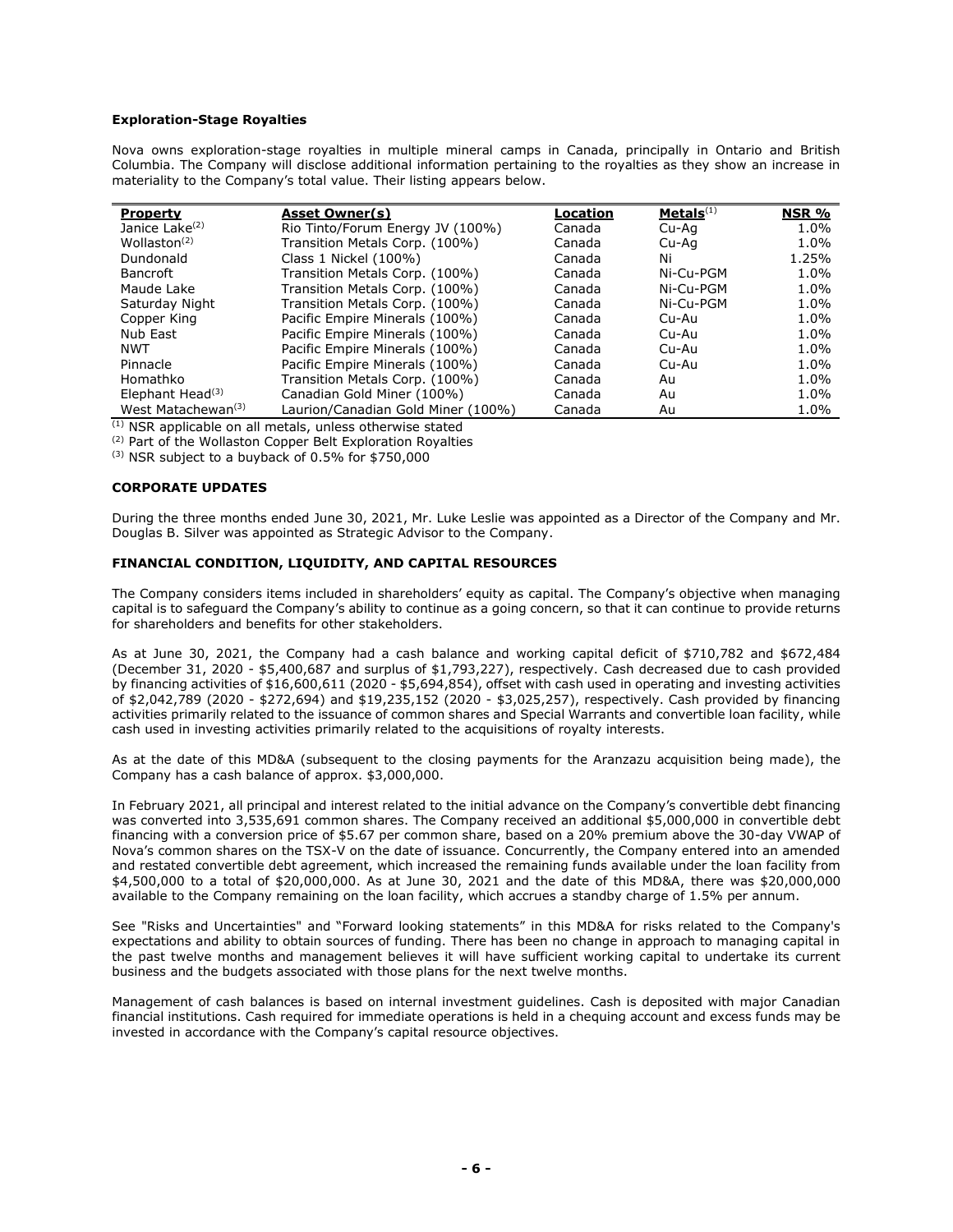## **At-the-market equity program**

In February 2021, the Company established an at-the-market ("ATM") equity program. Under the ATM equity program, the Company may distribute up to \$25,000,000 in common shares of the Company (the "Offered Shares"). The Offered Shares will be sold by the Company, through the agents, to the public from time to time, at the Company's discretion, at the prevailing market price at the time of sale. The net proceeds from the ATM equity program will be used to finance the future purchase of royalties and streams and for general working capital purposes. The distribution agreement between the Company and its agents may be terminated at any time by the Company or the agents and if not so terminated will terminate upon the earlier of (a) the date that the aggregate gross sales proceeds of the Offered Shares sold under the ATM equity program reaches the aggregate amount of \$25,000,000; or (b) November 1, 2022. For additional details about the ATM equity program, please see the press release by the Company dated February 26, 2021 and available on SEDAR at [www.sedar.com.](http://www.sedar.com/)

For the six months ended June 30, 2021, the Company had distributed 1,593,700 common shares under the ATM Program at an average price of \$3.60 per share for gross proceeds of \$5,734,740, with aggregate commissions paid or payable to the agents of \$143,369, resulting in aggregate net proceeds of \$5,591,371.

## **Operating activities**

Cash used in operating activities was \$2,042,789 (2020 - \$272,694) for the six months ended June 30, 2021 and represents expenditures primarily on general and administrative expenses for both periods.

#### **Investing activities**

Cash used in investing activities for the six months ended June 30, 2021 was \$19,235,152 compared to \$3,025,257 during the comparative period. Cash used in investing activities is highly dependent on the timing and acquisition of royalty interests.

## **Financing activities**

Cash provided by financing activities for the six months ended June 30, 2021 was \$16,600,611 (2020 - \$5,694,854) which consisted of \$12,267,483 (2020 - \$5,934,086) from the issuance of common shares from financings and exercise of stock options and share purchase warrants, less \$362,555 (2020 - \$239,232) in share issuance costs. The Company received \$4,703,938 net of transaction costs on the issuance of convertible debt.

# **RESULTS OF OPERATIONS AND SELECTED FINANCIAL INFORMATION**

#### **Summary of quarterly results**

The following table provides selected interim financial information for the applicable past quarters leading up to six months ended June 30, 2021.

|                                                    | June 30       | March 31      | December 31     | September 30  |
|----------------------------------------------------|---------------|---------------|-----------------|---------------|
| For the three months ended                         | 2021          | 2021          | 2020            | 2020          |
| General and administrative expenses <sup>(1)</sup> | \$<br>687,600 | \$<br>640,684 | \$<br>1,184,881 | \$<br>421,152 |
| Share-based payments                               | 547,136       | 295,434       | 101,835         | 588,595       |
| Net loss for the period                            | 1,353,220     | 1,149,893     | 1,371,875       | 1,036,271     |
| Loss per share - basic and diluted                 | 0.02          | 0.02          | 0.03            | 0.04          |
|                                                    |               |               |                 |               |
|                                                    | June 30       | March 31      | December 31     | September 30  |
| For the three months ended                         | 2020          | 2020          | 2019            | 2019          |
| General and administrative expenses <sup>(1)</sup> | \$<br>267,249 | \$<br>150,166 | \$<br>243,353   | \$<br>136,329 |
| Share-based payments                               | 153,594       | 517,325       | 105,590         | 105,461       |
| Net loss for the period                            | 472,590       | 540,253       | 312,295         | 276,249       |
| Loss per share - basic and diluted                 | 0.02          | 0.02          | 0.01            | 0.01          |

(1) Excludes share-based payments

The Company's net loss varies mainly due to the level of operations activities and due diligence undertaken on new prospects, as well as the timing of share-based payments.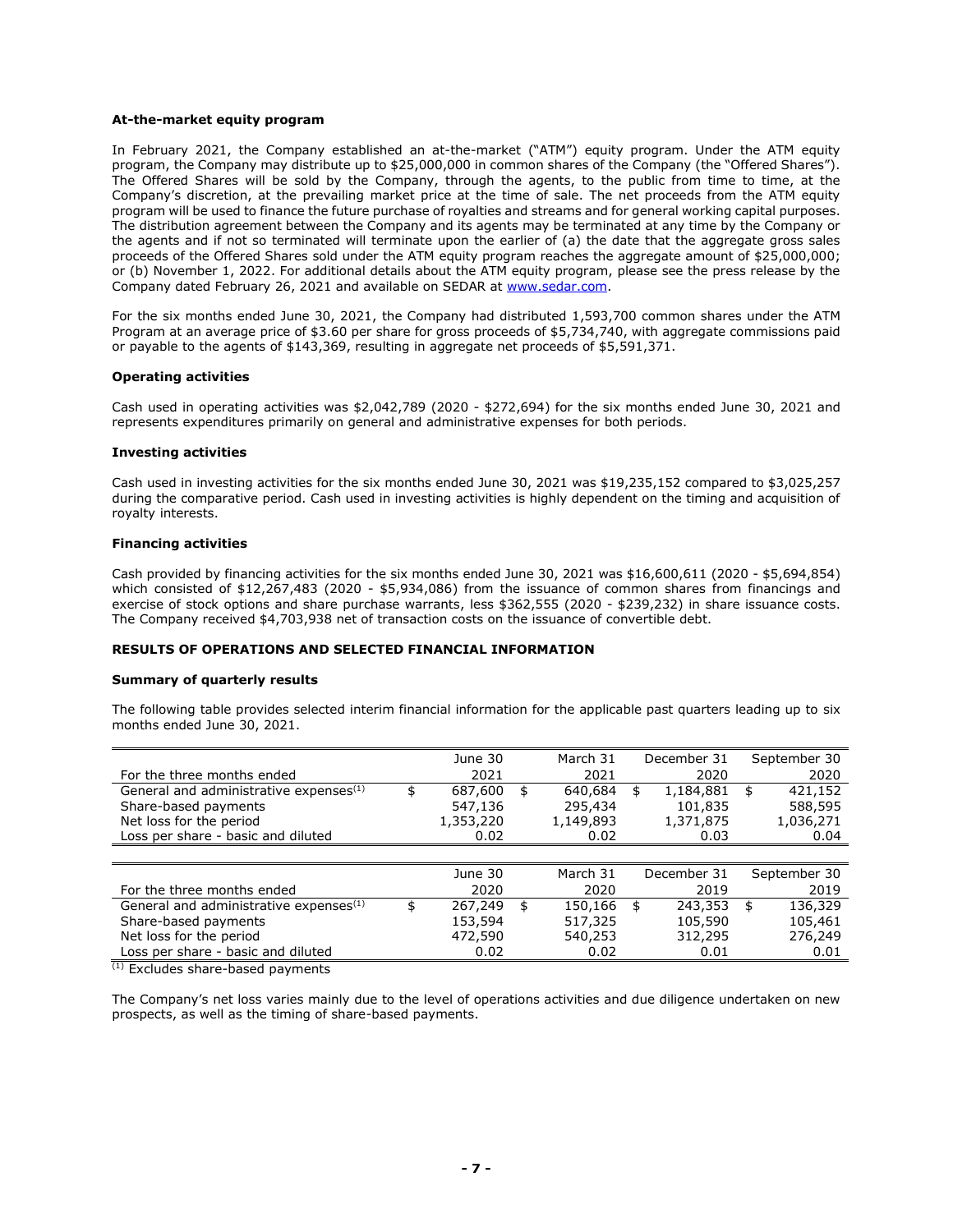# **FINANCIAL RESULTS**

#### **For the three months ended June 30, 2021**

For the three months ended June 30, 2021, the Company incurred a net loss of \$1,353,220 (2020 - \$472,590). The loss for the quarter was comprised of \$687,600 (2020 - \$267,249) of general and administration expenditures, along with share-based payments of \$547,136 (2020 - \$153,594), interest expense on convertible debenture of \$205,958 (2020 - \$Nil), and deferred income tax expense of \$3,309 (2020 - \$Nil). Some items to note include the following:

- The Company paid or accrued \$323,899 (2020 \$114,363) in compensation to management and consultants. The increase over the comparative period was related to an increase in the Company's activities, such as the due diligence process in relation to new royalty interest acquisitions, review of potential royalty acquisition targets, and director and management fees of \$124,106 (2020 - \$23,572).
- Professional fees of \$176,779 (2020 \$125,414) were included in general and administrative costs. The increase is directly related to legal and auditor fees incurred as a result of the Company's listing applications on the OTCQB and establishment of the at-the-market equity program.

## **For the six months ended June 30, 2021**

For the six months ended June 30, 2021, the Company incurred a net loss of \$2,503,111 (2020 - \$1,012,843). The loss for the six-month period was comprised of \$1,328,284 (2020 - \$417,415) of general and administration expenditures, along with share-based payments of \$842,570 (2020 - \$670,919), interest expense on convertible debenture of \$418,753 (2020 - \$Nil), partially offset by deferred income tax recovery of \$16,062 (2020 - \$Nil). Some items to note include the following:

- The Company paid or accrued \$691,693 (2020 \$191,520) in compensation to management and consultants. The increase over the comparative period was related to an increase in the Company's activities, including the ongoing review and management of an increasing amount of royalty interests, and director and management fees \$203,466 (2020 - \$38,572).
- Professional fees of \$301,217 (2020 \$179,207) were included in general and administrative costs. The increase is directly related to legal and auditor fees incurred as a result of the Company's listing applications on the OTCQB and establishment of the at-the-market equity program.

#### **TRANSACTIONS WITH RELATED PARTIES**

The Company entered into certain transactions with key management personnel, which the Company has defined as Officers and Directors of the Company. The aggregate value of these transactions and outstanding balances are as follows:

|                                | Salary  | Share-based |         |
|--------------------------------|---------|-------------|---------|
| Six months ended June 30, 2021 | or fees | payments    | Total   |
| Management                     | 84,466  | 153,276     | 237,742 |
| <b>Directors</b>               | 81,500  | 395,589     | 477,089 |
|                                | 165,966 | 548,865     | 714,831 |

During the six months ended June 30, 2021, the Company paid or accrued \$494,803 (2020 - \$203,100) to DLA Piper (Canada) LLP ("DLA Piper"), a law firm in which a director is a partner of. The aggregate amount has been allocated as follows: \$142,316 (2020 - \$106,507) for professional fees, \$182,498 (2020 - \$46,312) for debt and equity financing costs, and \$169,989 (2020 - \$50,281) for royalty interest acquisition costs.

Also during the six months ended June 30, 2021, the Company paid or accrued \$90,000 (2020 - \$17,143) to Seabord Services Corp. ("Seabord"). Seabord provides the following services: A Chief Financial Officer ("CFO"), a Corporate Secretary, accounting and administration staff, and office space to the Company. The CFO and Corporate Secretary are employees of Seabord and are not paid directly by the Company.

As at June 30, 2021, included in accounts payable and accrued liabilities is \$9,000 (December 31, 2020 - \$382,227) to key management personnel for fees and reimbursable expenses, \$nil (December 31, 2020 - \$45,000) to Seabord, and \$86,607 to DLA Piper (December 31, 2020 - \$53,000). In addition, as at June 30, 2021, the Company has a commitment to issue 57,144 (December 31, 2020 - 57,144) common shares, valued at \$28,572 (December 31, 2020 - \$28,572), to Seabord for services rendered during 2020 before the public listing was completed.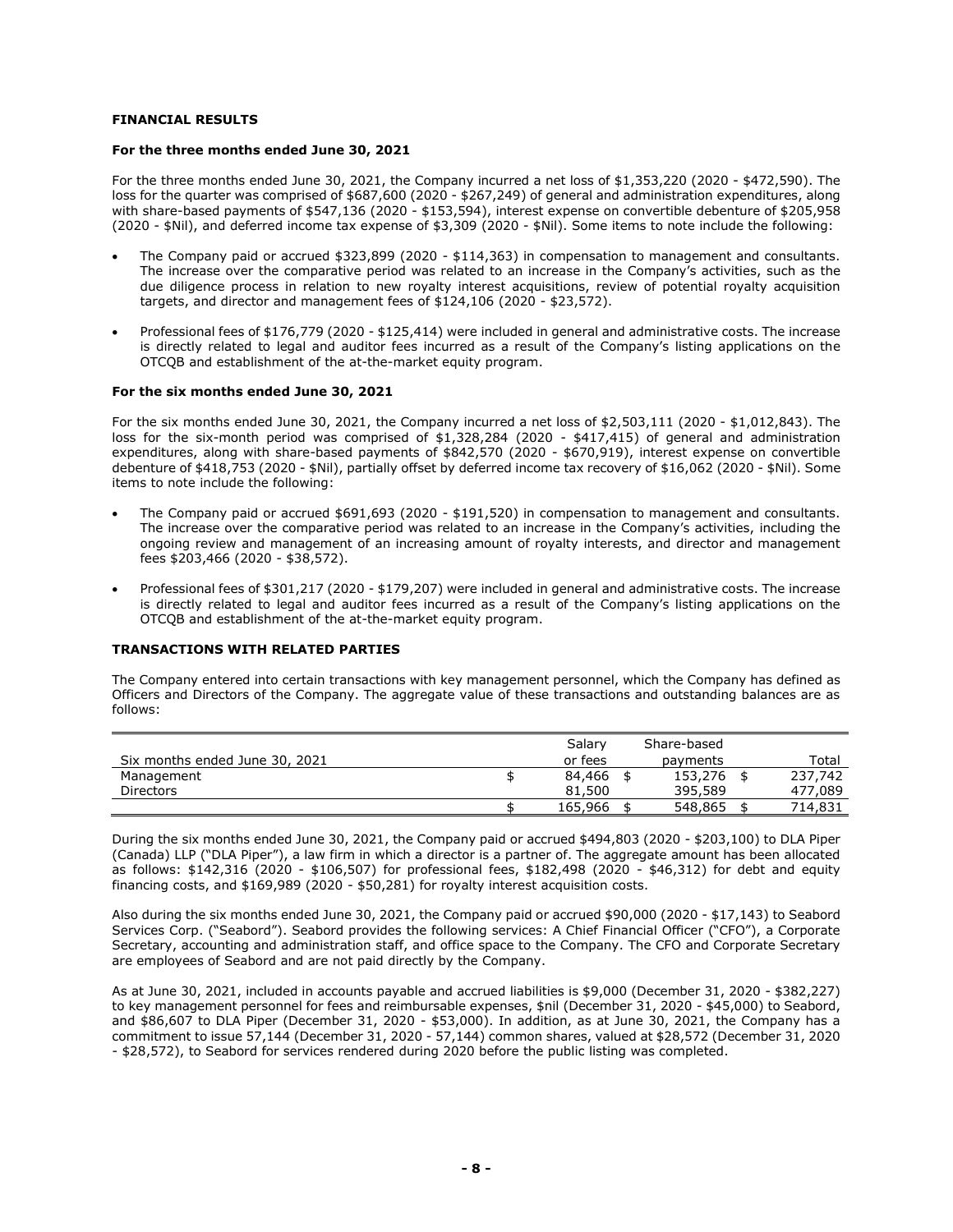# **COMMITMENTS**

As at June 30, 2021, the Company may be required to make payments related to its royalty interests, including milestone payments subject to certain achievements being met related to these royalty acquisitions:

- NuevaUnión: US\$3,000,000 upon achievement of commercial production to be paid in cash and common shares of the Company;
- Twin Metals: US\$4,000,000 payable in cash and common shares upon the completion of certain milestones with respect to the project;
- Janice Lake: \$1,000,000 in cash upon the completion of a bankable feasibility study or the commencement of commercial production on the property; and a further \$1,000,000 in common shares of the Company if the projected annual production of the property is at least 30,000 tonnes of contained copper for a minimum of 10 years;
- Taca Taca: US\$4,000,000 due within 10 days after the date of the commencement of commercial production; and
- Vizcachitas: US\$9,500,000 upon achievement of certain project milestones payable in common shares of the Company. The Company issued 535,179 common shares to satisfy US\$1,750,000 of the total milestones payable.

For further details, please refer to the Company's financial statements for the year ended December 31, 2020 on SEDAR at [www.sedar.com.](http://www.sedar.com/)

## **OFF BALANCE SHEET ARRANGEMENTS**

As of the date of this MD&A, the Company does not have any off-balance sheet arrangements that have, or are reasonably likely to have, a current or future effect on the results of operations or financial condition of the Company, including, and without limitation, such considerations as liquidity and capital resources.

# **EVENTS AFTER REPORTING DATE**

Subsequent to June 30, 2021, the Company:

- a) issued 86,300 common shares in the ATM equity program for gross proceeds of \$297,905 and with aggregate share issuance costs paid and/or accrued of \$7,448;
- b) entered into a royalty purchase agreement with Macocozac, S.A. de C.V. to acquire a 1.00% NSR on the Aranzazu copper-gold-silver mine, in Zacatecas, Mexico. The acquisition price (paid on the closing date of August 27, 2021) consisted of US\$8,000,000 cash and 388,093 common shares of the Company;
- c) issued 50,000 common shares on the exercise of 50,000 stock option for proceeds of \$12,500; and
- d) issued 4,139,600 common shares pursuant to a prospectus supplement to the Company's final short form base shelf prospectus dated February 19, 2021 for gross proceeds of \$13,660,680 and with aggregate share issuance costs paid and/or accrued of \$830,750.

## **OUTSTANDING SHARE DATA**

The Company's authorized share capital consists of an unlimited number of common shares and preferred shares without par value. As at the date of this MD&A, the Company has 83,349,321 common shares issued and outstanding. There are also 1,612,500 stock options with expiry dates ranging from March 1, 2024 to March 1, 2026, 52,090 warrants outstanding with an expiry date of February 19, 2022, and 1,305,000 RSUs with vesting dates ranging to February 26, 2024.

# **ACCOUNTING PRONOUNCEMENTS**

## **Accounting standards adopted during the period**

Please refer to the Company's unaudited condensed interim financial statements for the six months ended June 30, 2021 on SEDAR at [www.sedar.com.](http://www.sedar.com/)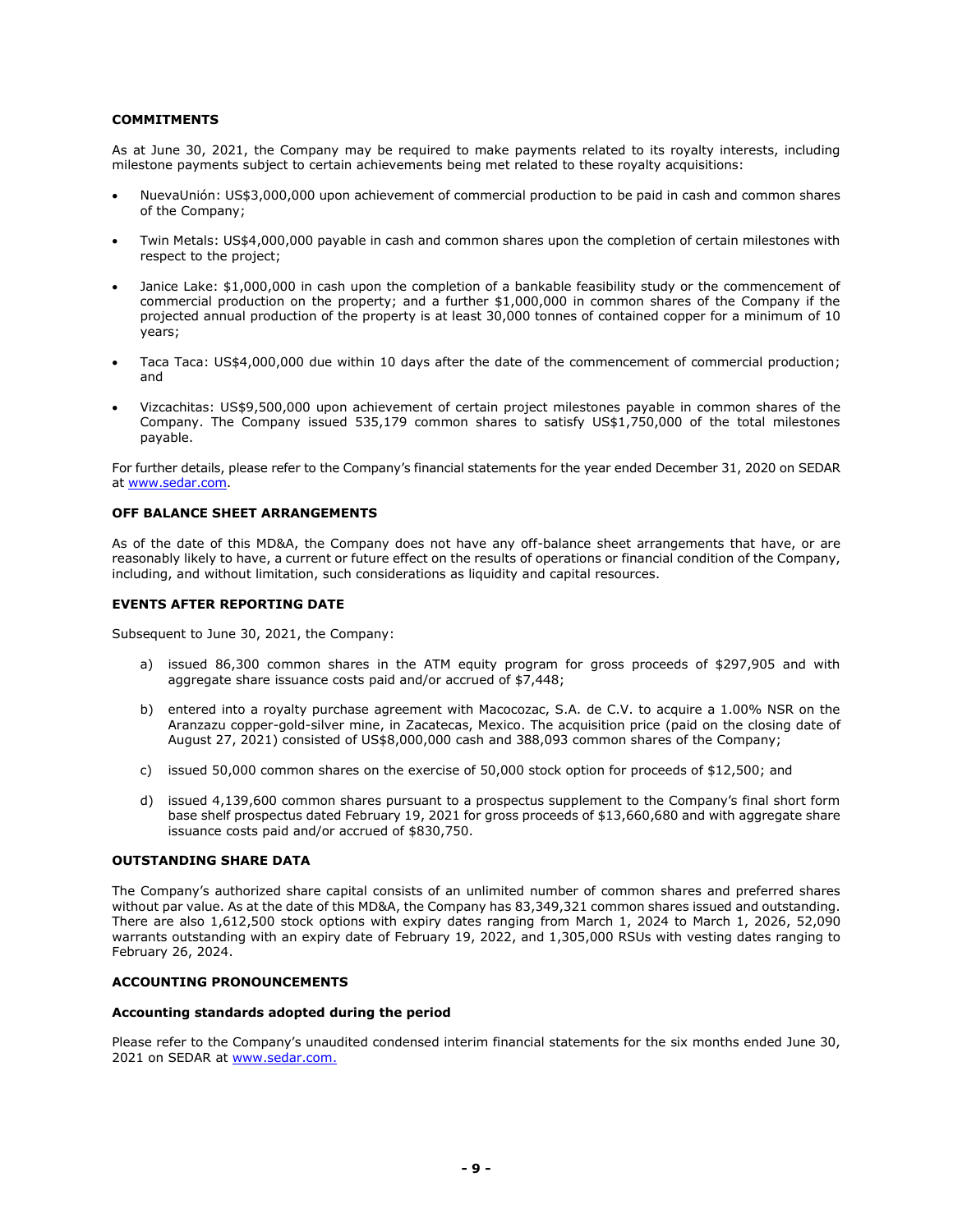## **Accounting pronouncements not yet effective**

Please refer to the Company's unaudited condensed interim financial statements for the six months ended June 30, 2021 on SEDAR at [www.sedar.com.](http://www.sedar.com/)

# **CRITICAL ACCOUNTING ESTIMATES AND JUDGEMENTS**

The preparation of the unaudited condensed interim financial statements in conformance with IFRS requires management to make estimates, judgments and assumptions that affect the application of accounting policies and the reported amounts of assets, liabilities, income and expenses. Actual results may differ from these estimates. Estimates and underlying assumptions are reviewed on an ongoing basis. Revisions to accounting estimates are recognized in the period in which the estimates are revised and in any future periods affected. The Company's significant accounting policies and estimates are disclosed in Note 2 of the annual financial statements for the year ended December 31, 2020.

# **RISK AND CAPITAL MANAGEMENT: FINANCIAL INSTRUMENTS**

Please refer to the Company's unaudited condensed interim financial statements for the six months ended June 30, 2021 on SEDAR at [www.sedar.com.](http://www.sedar.com/)

#### **RISKS FACTORS**

The Company's ability to generate revenues and profits from its natural resource properties is subject to a number of risks and uncertainties. For a full discussion on the risk factors affecting the Company, please refer to the Company's Long Form Non-Offering Prospectus dated August 14, 2020, which is available on SEDAR at [www.sedar.com.](http://www.sedar.com/)

## **QUALIFIED PERSON**

Technical information contained in this MD&A has been reviewed and approved by Christian Rios, AIPG Certified Professional Geologist, Advisor to Nova and a Qualified Person as defined in National Instrument 43-101 Standards of Disclosure for Mineral Projects.

#### **CAUTIONARY STATEMENT ON FORWARD-LOOKING STATEMENTS**

This MD&A contains "forward-looking information" and "forward-looking statements" within the meaning of applicable Canadian securities legislation. The forward-looking statements herein are made as of the date of this MD&A only and the Company does not assume any obligation to update or revise them to reflect new information, estimates or opinions, future events or results or otherwise, except as required by applicable law.

Often, but not always, forward-looking statements can be identified by the use of words such as "plans", "expects", "is expected", "budgets", "scheduled", "estimates", "forecasts", "predicts", "projects", "intends", "targets", "aims", "anticipates" or "believes" or variations (including negative variations) of such words and phrases or may be identified by statements to the effect that certain actions "may", "could", "should", "would", "might" or "will" be taken, occur or be achieved. Forward-looking information in this MD&A includes, but is not limited to, statements with respect to future events or future performance of Nova, disclosure regarding any payments to be paid to Nova by property owners or operators of mining projects pursuant to net smelter returns and other royalty agreements of Nova, management's expectations regarding Nova's growth, results of operations, estimated future revenues, carrying value of assets, future dividends, and requirements for additional capital, production estimates, production costs and revenue, future demand for and prices of commodities, expected mining sequences, business prospects and opportunities, other statements regarding the impact of the COVID-19 pandemic and measures taken to reduce the spread of COVID-19 on the Company's operations and overall business, statements regarding the temporary duration of the COVID-19 pandemic. Such forward-looking statements reflect management's current beliefs and are based on information currently available to management.

Forward-looking statements involve known and unknown risks, uncertainties and other factors, which may cause the actual results, performance or achievements of the Company to be materially different from any future results, performance, or achievements expressed or implied by the forward-looking statements. A number of factors could cause actual events or results to differ materially from any forward-looking statements, including, without limitation: fluctuations in the prices of the primary commodities that drive royalty agreements; fluctuations in the value of the U.S. dollar and any other currency in which revenue may be generated, relative to the Canadian dollar; changes in national and local government legislation, including permitting and licensing regimes and taxation policies and the enforcement thereof; regulatory, political or economic developments in any of the countries where properties in which the Company holds a royalty interest are located or through which they are held, measures taken by the Company, governments or partner operators in response to the COVID-19 pandemic or otherwise that, individually or in the aggregate, materially affect the Company's ability to operate its business, risks related to the operators of the properties in which the Company holds a royalty interest, including changes in the ownership and control of such